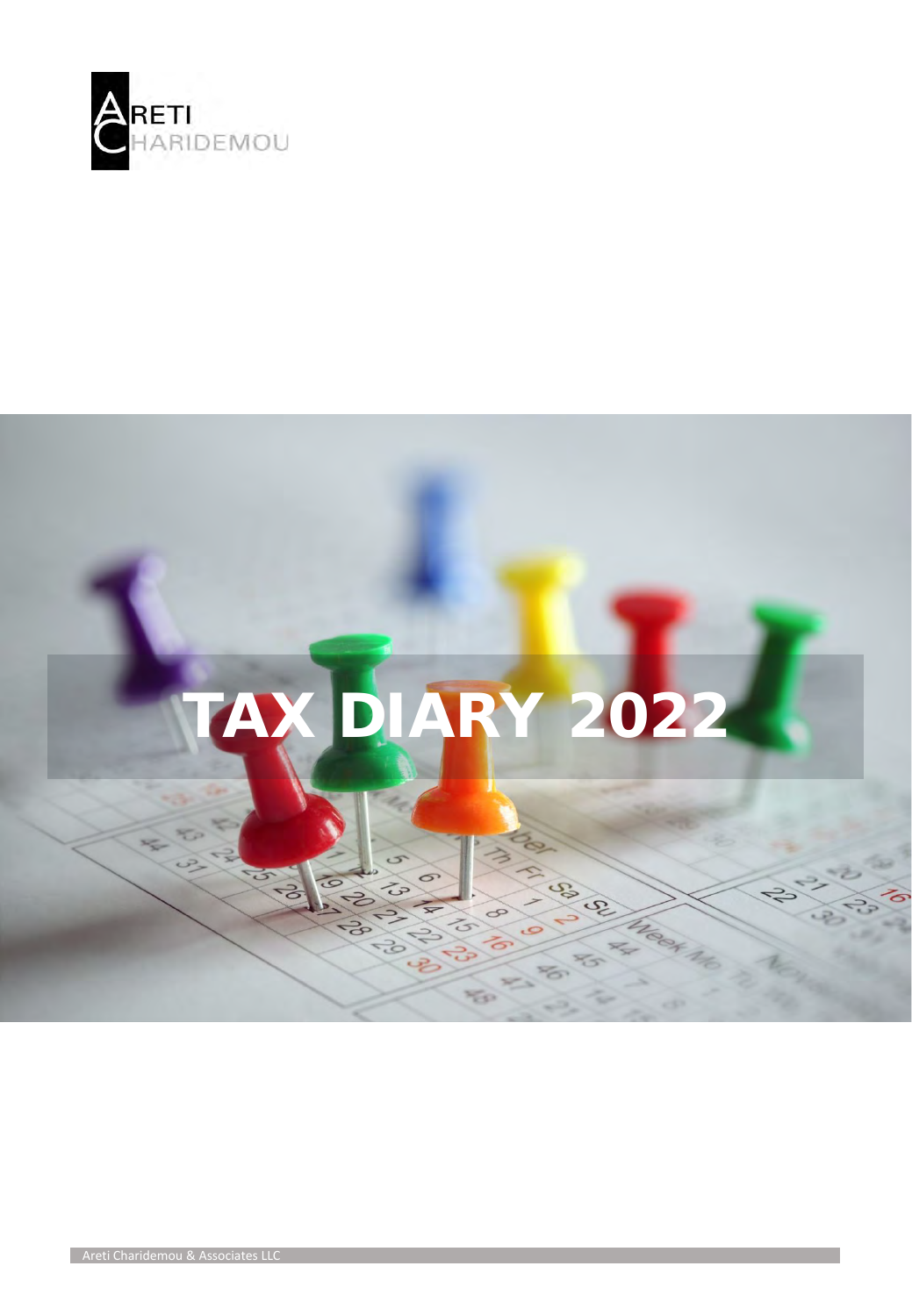| Description                                                                                                                                                                                                    |
|----------------------------------------------------------------------------------------------------------------------------------------------------------------------------------------------------------------|
| Payment of PAYE relating to employees' salaries for the previous month                                                                                                                                         |
| Payment of Special Defence Contribution and General Healthcare<br>Contributions withheld on dividends or interest or rent paid of Cyprus tax<br>residents in the previous month                                |
| Payment of tax withheld on payments to non-Cyprus tax residents of the<br>previous month                                                                                                                       |
| Payment of Social Insurance and General Healthcare Contributions relating to<br>employees 'remuneration of the previous month                                                                                  |
|                                                                                                                                                                                                                |
| Submission of the deemed dividend distribution form for the tax year 2019                                                                                                                                      |
|                                                                                                                                                                                                                |
| Electronic submission of the Income Tax Return for 2020 tax year for<br>companies and physical persons who prepare audited financial statements<br>and companies (Note 1)                                      |
|                                                                                                                                                                                                                |
| Payment of the first instalment of the premium tax for insurance companies<br>(life business) for 2022                                                                                                         |
|                                                                                                                                                                                                                |
| Payment of Special Defence and General Healthcare Contribution for the first<br>semester of 2022 on rental income, dividend income or interest income from<br>sources outside Cyprus or under self-assessment. |
| Payment to the Registrar of Companies of the 350 Euro annual levy of 2022                                                                                                                                      |
|                                                                                                                                                                                                                |
| Electronic submission of the Employers' return for 2021(Note 2)                                                                                                                                                |
| Submission of the 2022 provisional tax return and payment of the first<br>instalment for both individual and companies                                                                                         |
| Payment via self-assessment of any tax balance for the tax year 2021 for<br>physical persons who do not prepare audited financial statements                                                                   |
| Electronic submission of the 2021 Income Tax Return for salaried individuals<br>whose gross income exceeds 19.500 Euro                                                                                         |
|                                                                                                                                                                                                                |

and the control of the control of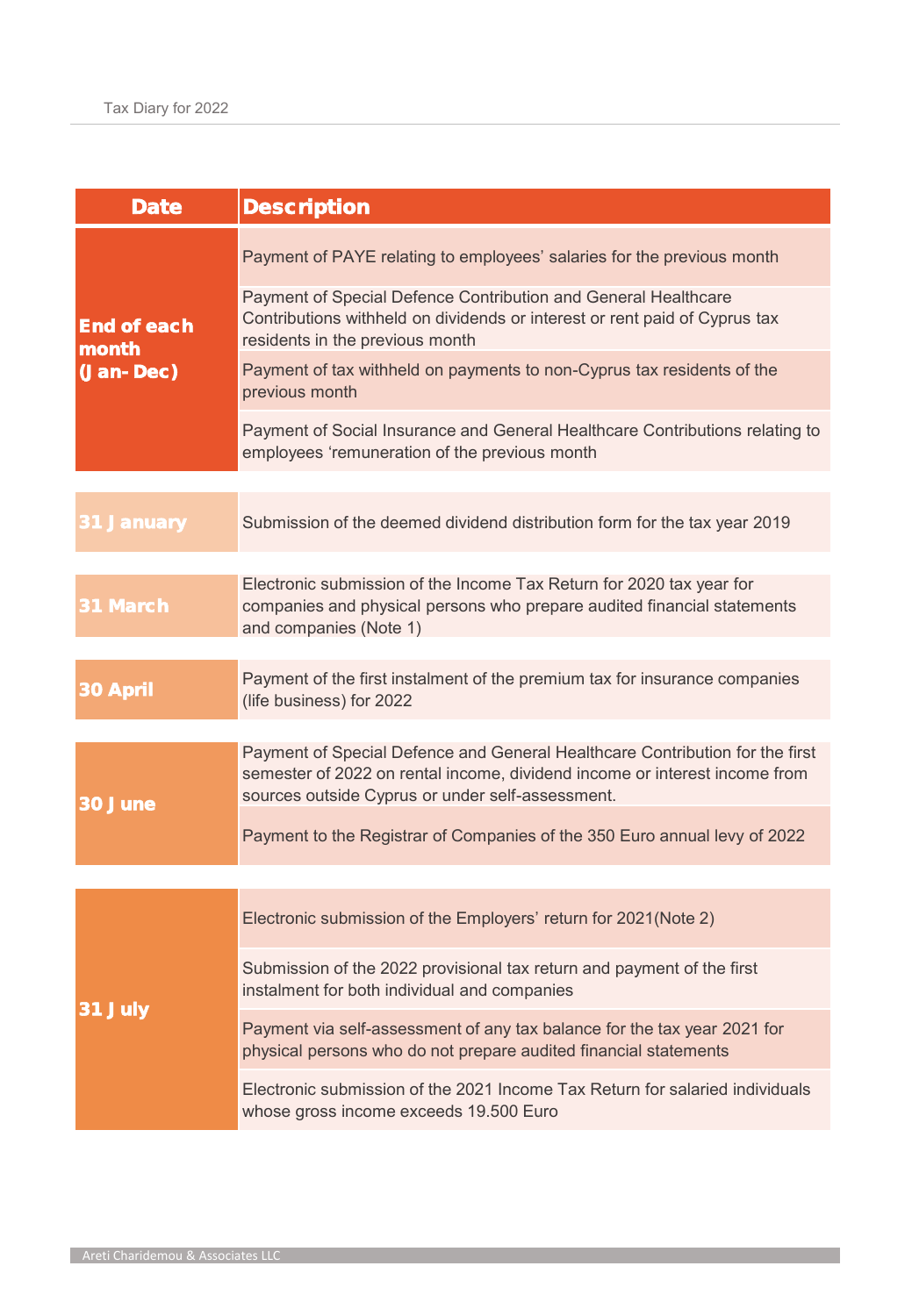| 1 August     | Payment of the 2021 tax balance via the self-assessment method for<br>companies and individuals who prepare audited financial statements (Note 1)                                                        |  |
|--------------|----------------------------------------------------------------------------------------------------------------------------------------------------------------------------------------------------------|--|
| August<br>31 | Payment of the second instalment of the premium tax for insurance companies<br>(life business) for 2022                                                                                                  |  |
|              |                                                                                                                                                                                                          |  |
| 30 September | Electronic submission of the 2021 Income Tax Return for individuals who do<br>not prepare audited financial statements provided their income exceeds 19.500<br>Euro                                      |  |
|              | Payment of 2021 personal income tax under the self-assessment method by<br>self-employed individuals not preparing audited financial statements.                                                         |  |
|              |                                                                                                                                                                                                          |  |
| 31 December  | Payment of the second and last instalment of the 2022 provisional tax and<br>submission of the 2022 revised provisional tax return (if needed)                                                           |  |
|              | Payment of Special Defence and General Healthcare Contribution for the<br>second semester of 2022 on rental income, dividend income or interest from<br>sources outside Cyprus or under self-assessment. |  |
|              | Payment of the third and last instalment of the premium tax for insurance<br>companies (life business) for 2022                                                                                          |  |

## **Note 1**

A physical person is obliged to submit audited financial statements if his/her annual income from trade/business, rents, dividends interest, royalties or income relating to trading goodwill exceeds €70.000.

## **Note 2**

The physical persons are required to submit personal tax returns only when their gross taxable income exceeds €19.500.

## **Interest and Penalties**

The official interest rate for all amounts due as from 1 January 2020 is 1,75% (2% for 2019, 3,5% for 2017-2018)